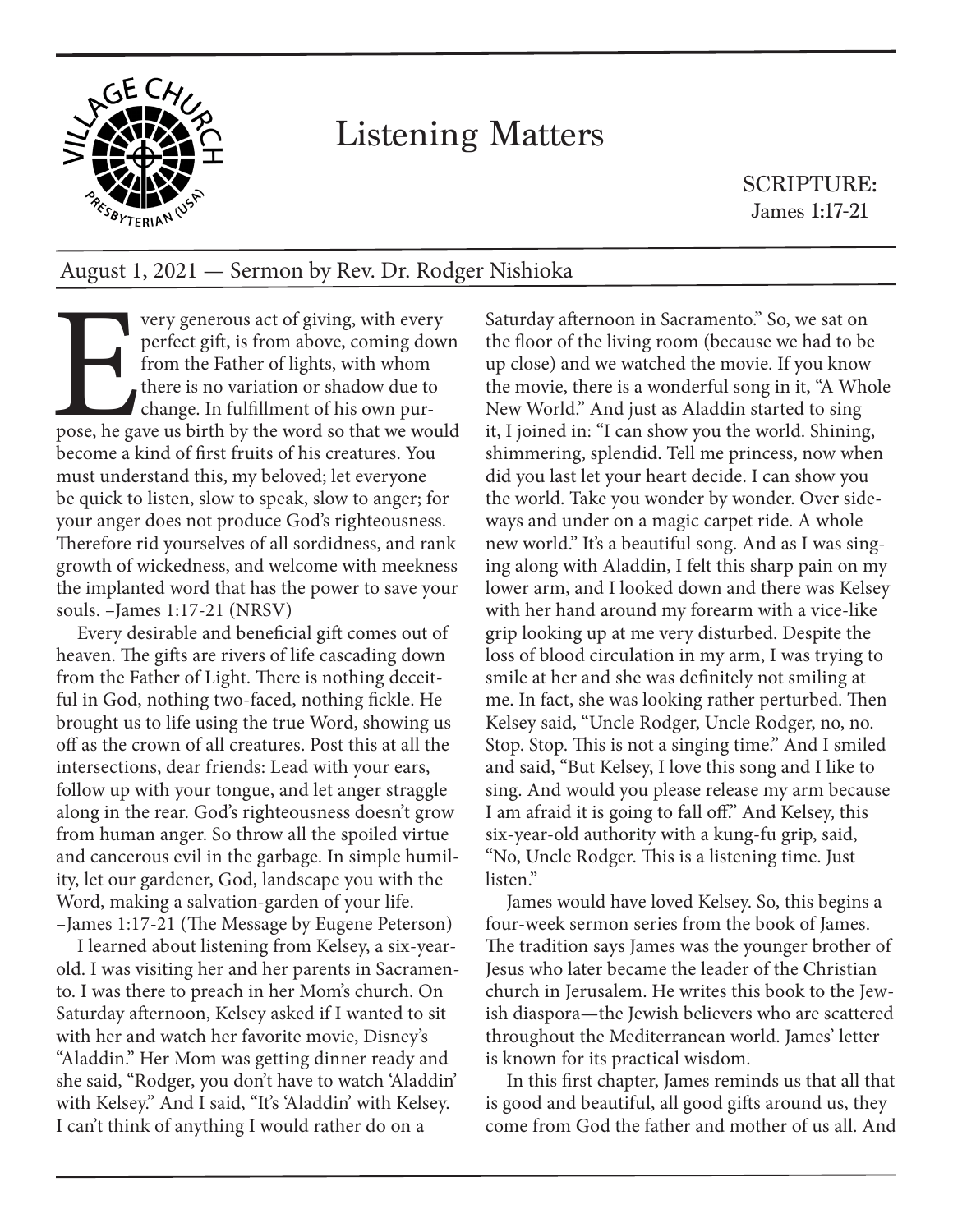listen to this, the word of truth is already in us, born in us. All we have to do is recognize this truth in us and live it. Then James lines out that truth as a way for us to live in the world. Here it is.

Be quick to listen. Slow to speak. Slow to anger. Be quick to listen. Slow to speak. Slow to anger. Say it with me, please. Be quick to what? Slow to what? Slow to what? For James, like Kelsey, we are always in listening time.

Several years ago, I was in Ghana teaching at the Presbyterian seminary in Accra. I was having lunch with the dean of the seminary in the cafeteria and the dean was asking me about the differences between teaching in Ghana and in the U.S. I told him that the students here were very attentive and very polite. The dean smiled and said, "You know, here in Africa, we have a proverb for everything. We have a proverb to describe what you are experiencing. We say that when you see two Africans talking, you see one person speaking and one person listening. When you see two Americans talking, you see one person talking and one person waiting to talk. In Africa, we listen."

James says, come on Christians. Be quick to... what?

So, because of James, I have been noticing how, at times, I interrupt people. That's a bad habit. And it's rude. I have resolved to stop interrupting others.

I was talking to a former professor colleague of mine about this, and he said, "Well, I also interrupt people a lot." I asked him, "Why do you think we do that?" He answered, "I don't know about you, but I think it's their fault that I interrupt them." "It's their fault?" I asked. "Yes," he said. "If what they were saying was more interesting, then I wouldn't interrupt them. But because it's not interesting, I have no choice." "Because what you have to say is so much more interesting?" I asked. "Exactly," he said. "So, that you are rude and interrupt people is really their fault." Wow. I will not tell you who said this but if you knew him, it explains a lot.

James says be quick to...? And slow to...?

There is such power in listening to another. In these pandemic days, in these polarized days, listening—really listening—is a superpower. It has the power to love and to heal. I know this. I believe it

because I have seen it.

One of the most difficult things I have done in my life is serve on an administrative commission. This happened when I was in Atlanta. In the Presbyterian Church, when a church is in deep conflict or when a pastor or elder is accused of some kind of misconduct, an administrative commission is formed. This small group, sworn to confidentiality, meets to gather testimony and recommend actions. A pastor in the presbytery had been charged with sexual misconduct by a young adult. It happened when the young adult was a teenager. I don't have to tell you that these were very serious charges and could result in the pastor losing their ordination.

We met with the young adult and heard their testimony. We met with the pastor and heard their testimony. The pastor basically said the young adult was lying. We, then, with the pastor's permission, discreetly inquired of the other two churches where the pastor had served and found two other young adults who were willing to talk with us. Three of us flew to southern California to interview these young adults. None of them knew each other. They were all in different congregations. When we met with the first young adult, that person told us how the pastor had abused their trust. How this young adult loved this pastor and trusted them. What saddened us was everything they shared was nearly identical to what the young adult in Atlanta had said. The pastor's actions were the same. The pastor's words were the same. It was a pattern.

We were there for more than three hours. There were periods of silence. There were tears and anger. When the young adult said they were done, we asked if we could pray together, and the young adult said they had not prayed for years—ever since this happened. Then the young adult said it would be okay. After praying together, we thanked the young adult for their courage and their willingness to bare this wound in front of us. The young adult turned to us and said, "You know, everyone told me not to do this. They said you weren't going to believe me anyway because you were church people. That you would attack me. I was afraid when I came here. I almost backed out several times. But you weren't like that at all. I don't even know if I care that you